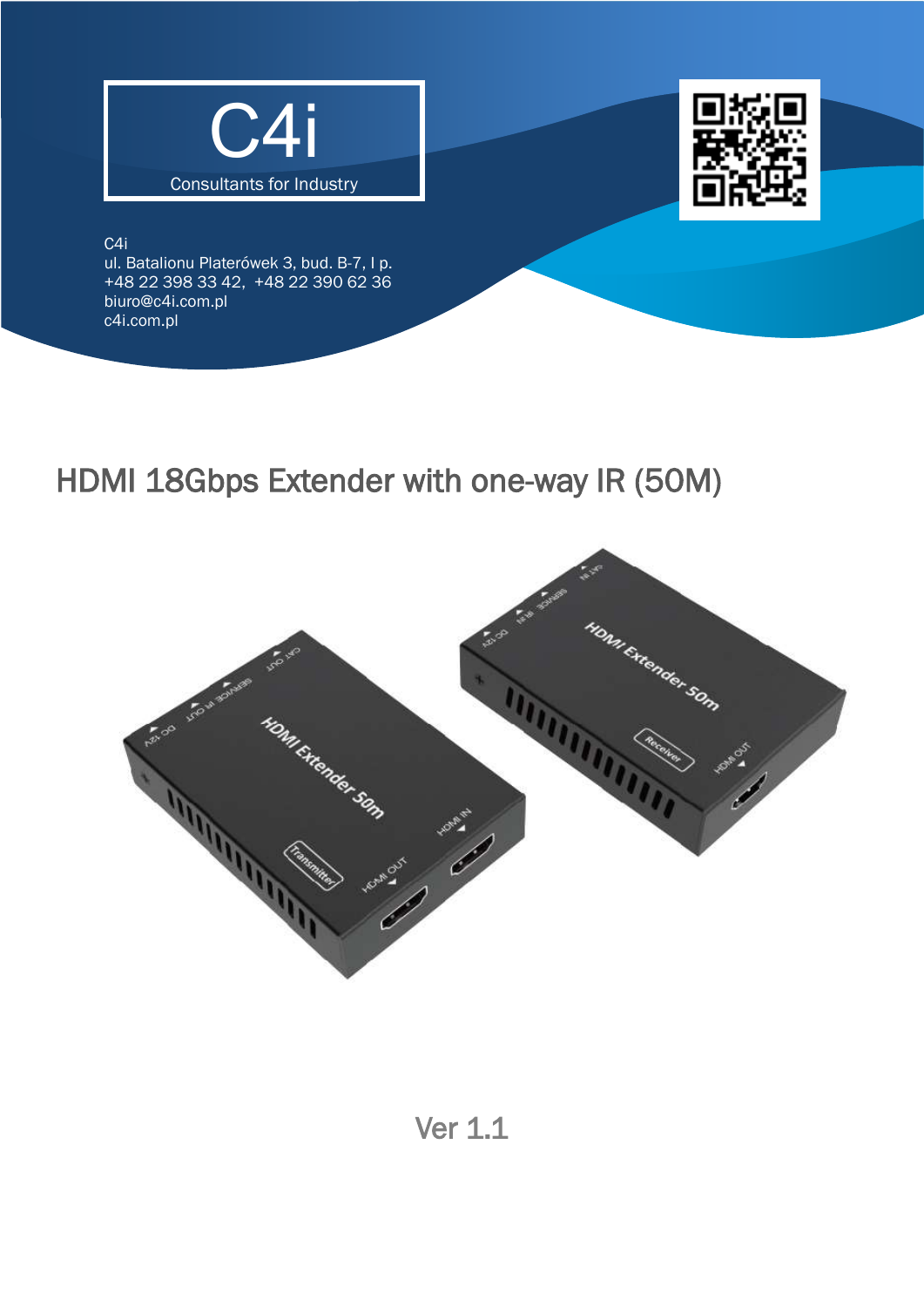### **Table of Contents**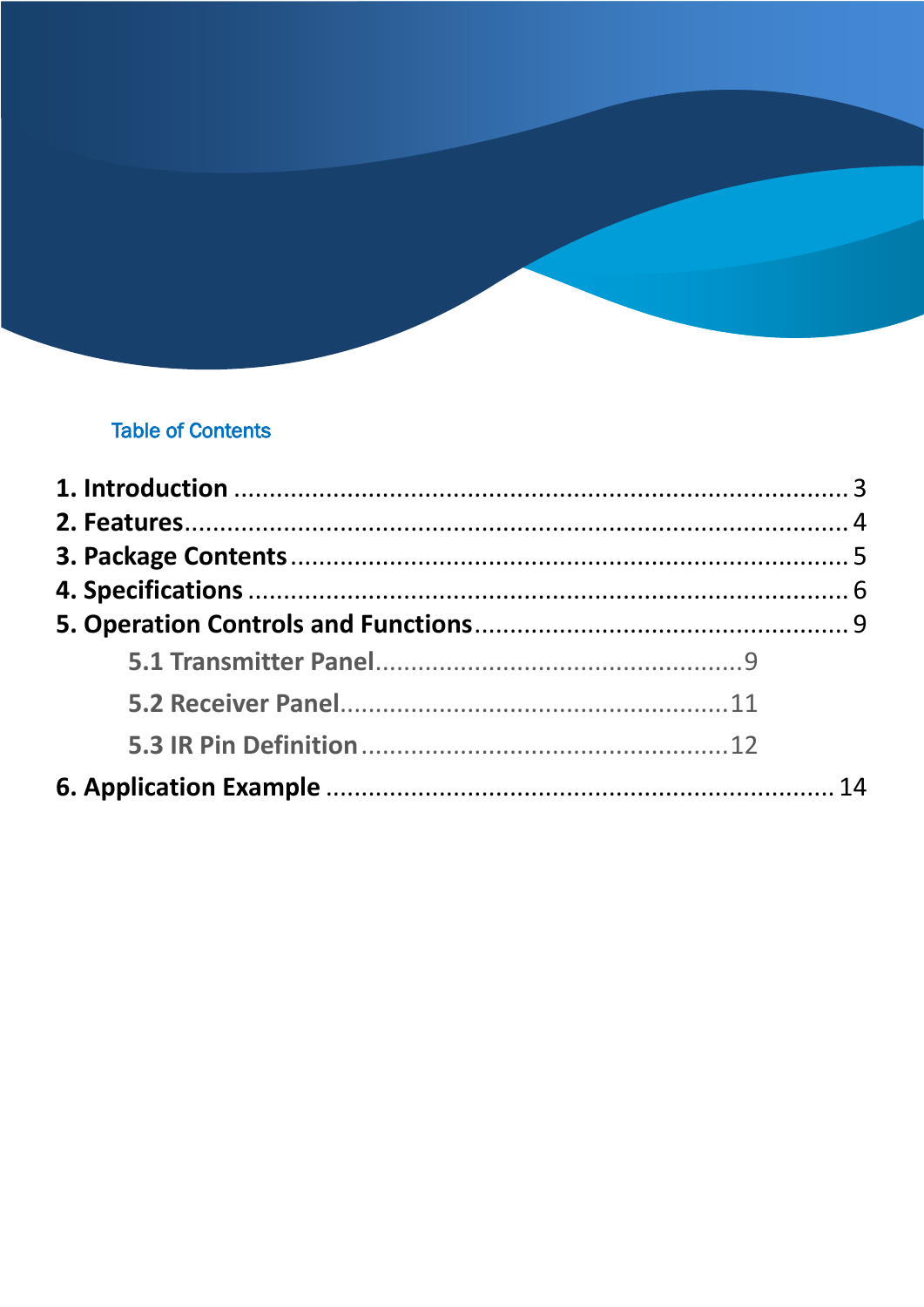

### <span id="page-2-0"></span>1. Introduction

The HDMI 18Gbps Extender can extend high definition video / audio signal and one-way IR, and the distance is up to 164ft / 50 meters between transmitter and receiver over a single Cat5e/6 cable. It supports resolution up to 4K2K@60Hz 4:4:4, 18Gbps and HDCP 2.2. In addition, the extender is equipped with one-way IR pass-through which allows for source control and one HDMI loop output.

The extender includes two units: transmitter unit and receiver unit. The transmitter unit is responsible for capturing HDMI input signal and carries the signal via one cost effective Cat6 cable, and emitting IR control signals. The receiver unit is responsible for receiving the HDMI signal and transmitting IR control signal.

The extender offers the most convenient solution for HDMI extension over a single Cat5e/6 with long distance capability, and is the perfect solution for any application.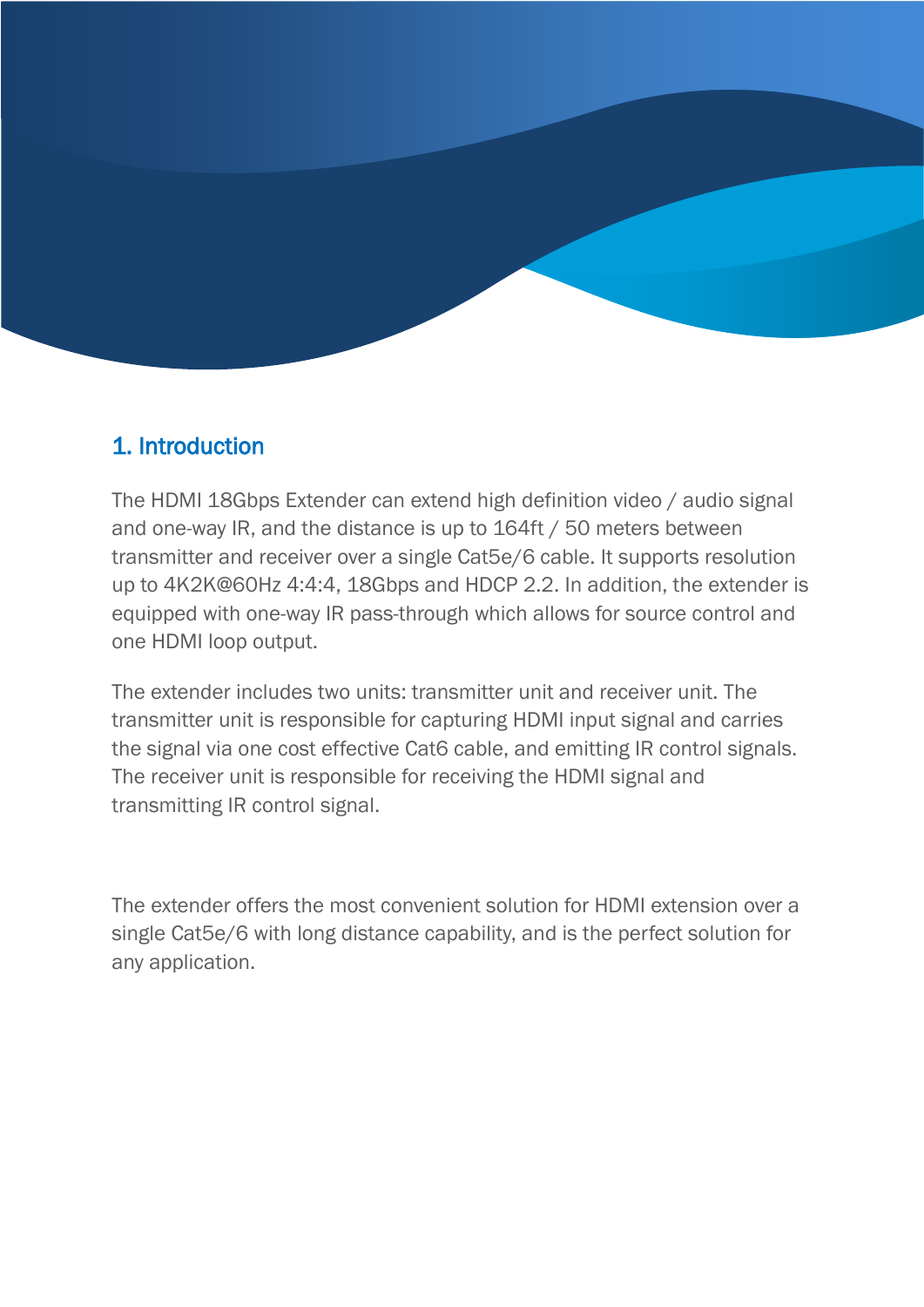### <span id="page-3-0"></span>2. Features

 $\star$  HDMI 2.0, HDCP 2.2 / HDCP 1.4 and DVI 1.0 compliant

☆ Supports 18Gbps bandwidth

☆ Supports input and output video resolution up to 4k2k@60Hz 4:4:4, extends distance up to 164ft / 50 meters

☆ Supports one HDMI loop output

☆ Supports one-way IR pass-through

☆ Supports HDR function

☆ Supports PoC (Power over Cable) function, it means that either transmitter or receiver is powered supply by 12V/1A power adapter, the other doesn't need power supply.)

☆ Supports automatic copy EDID function

☆ Compact design for easy and flexible installation.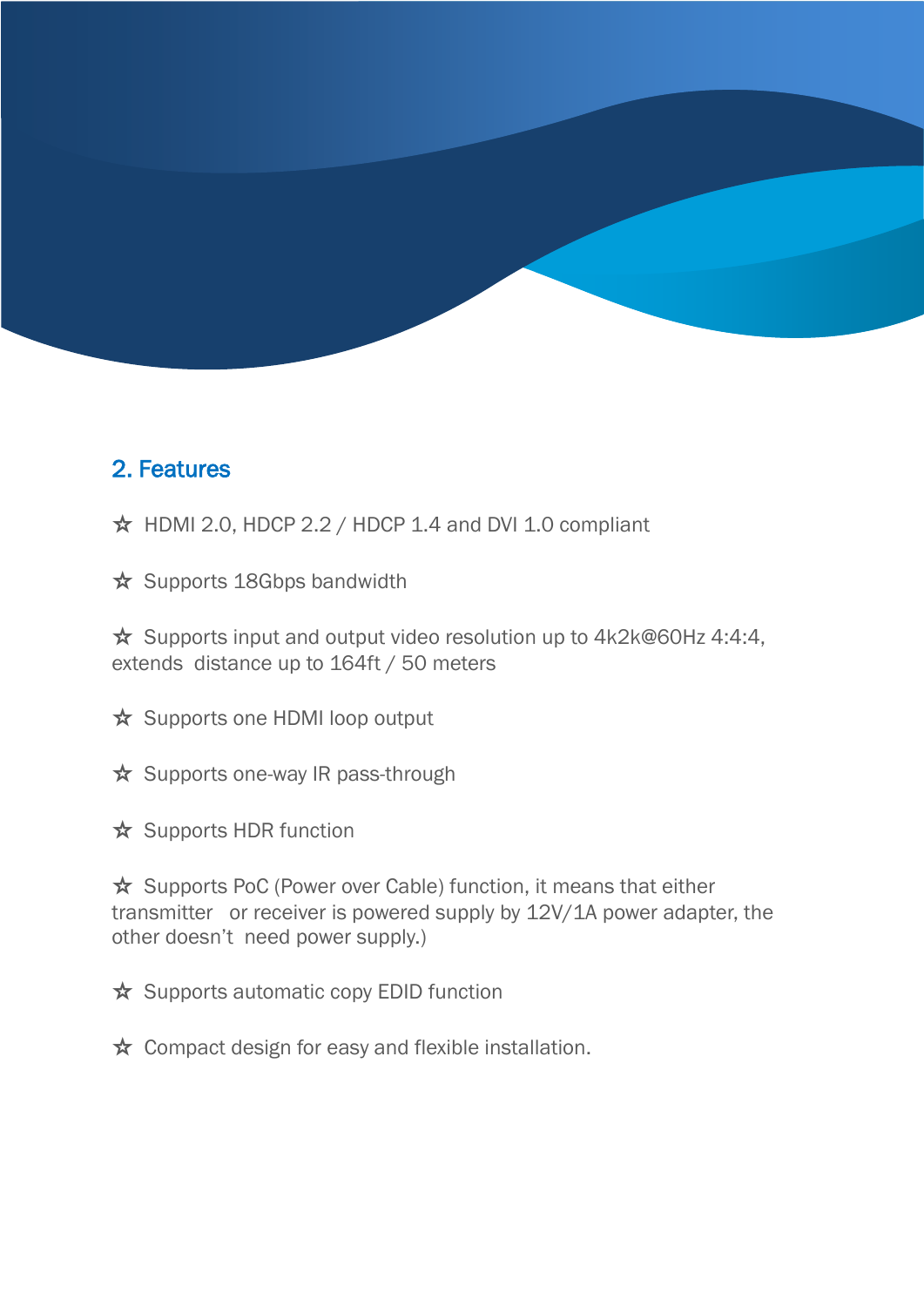

#### <span id="page-4-0"></span>3. Package Contents

- 1× HDMI 18Gbps Extender (Transmitter)
- 1× HDMI 18Gbps Extender ( Receiver)
- 1× IR Blaster cable (1.5 meters)
- 1× 20~60KHz IR Receiver cable (1.5 meters)
- 1× 12V/1A Locking Power adapter
- 4× Mounting Ears
- 1× User Manual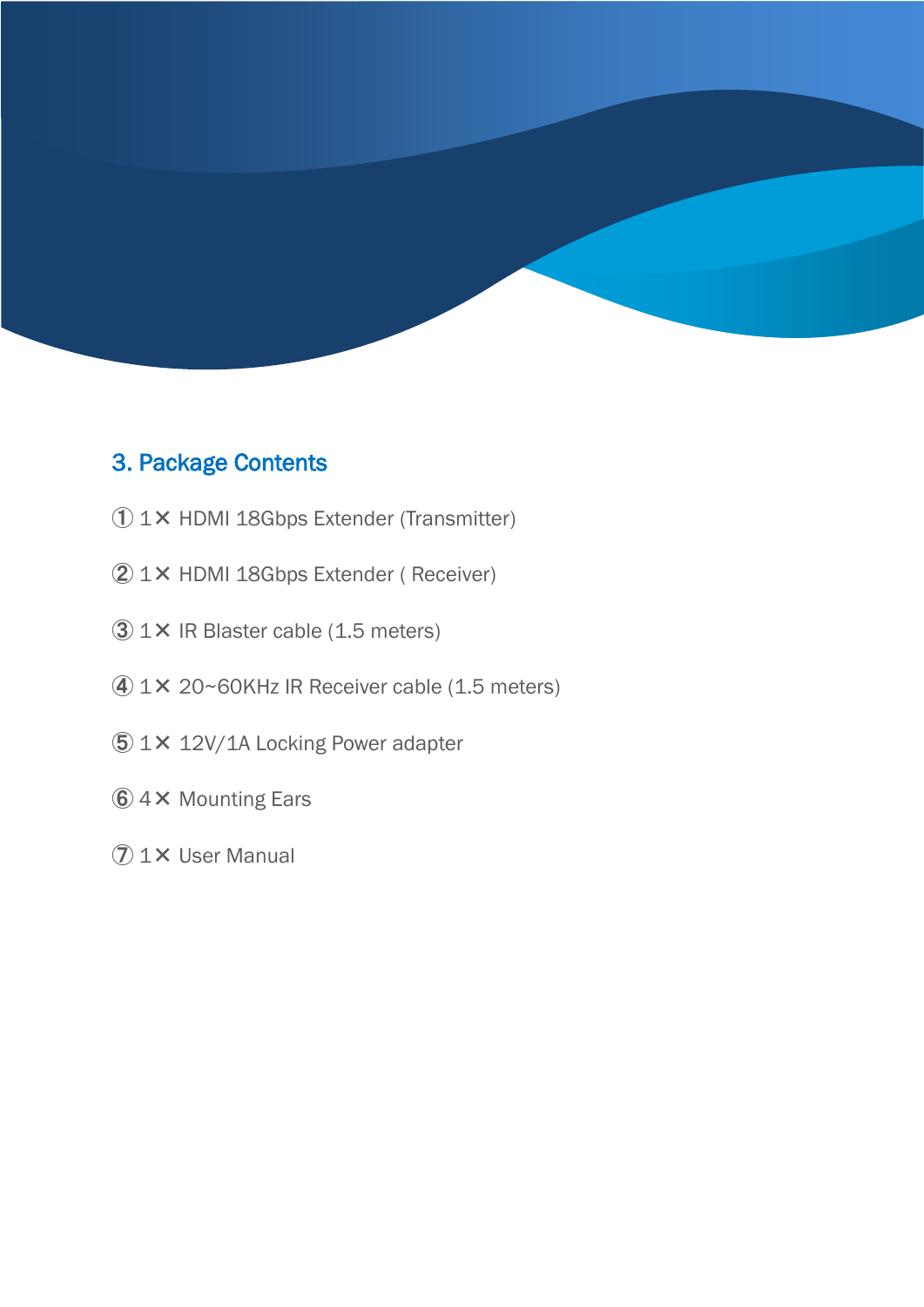## 4. Specifications

<span id="page-5-0"></span>

| <b>Technical</b>             |                                                                                                                             |
|------------------------------|-----------------------------------------------------------------------------------------------------------------------------|
| <b>HDMI</b> Compliance       | <b>HDMI 2.0</b>                                                                                                             |
| <b>HDCP Compliance</b>       | HDCP 2.2 / HDCP 1.4                                                                                                         |
| Video Bandwidth              | 18Gbps                                                                                                                      |
| Video Resolution             | Up to 4K60Hz 4:4:4                                                                                                          |
| Color Space                  | RGB / YCbCr 4:4:4, YCbCr 4:2:2/4:2:0, YUV 4:4:4                                                                             |
| <b>Color Depth</b>           | 8/10/12-bit (1080P60Hz, 4K30Hz, 4K60Hz YCbCr<br>4:2:2/4:2:0) 8-bit (4K60Hz 4:4:4)                                           |
| <b>HDMI</b> Audio<br>Formats | LPCM 2.0/2.1/5.1/6.1/7.1, Dolby Digital, Dolby TrueHD, Dolby<br>Digital Plus(DD+), DTS-ES, DTS HD Master, DTS HD-HRA, DTS-X |
| <b>ESD Protection</b>        | Human body model — ±8kV (Air-gap discharge) & ±4kV<br>(Contact discharge)                                                   |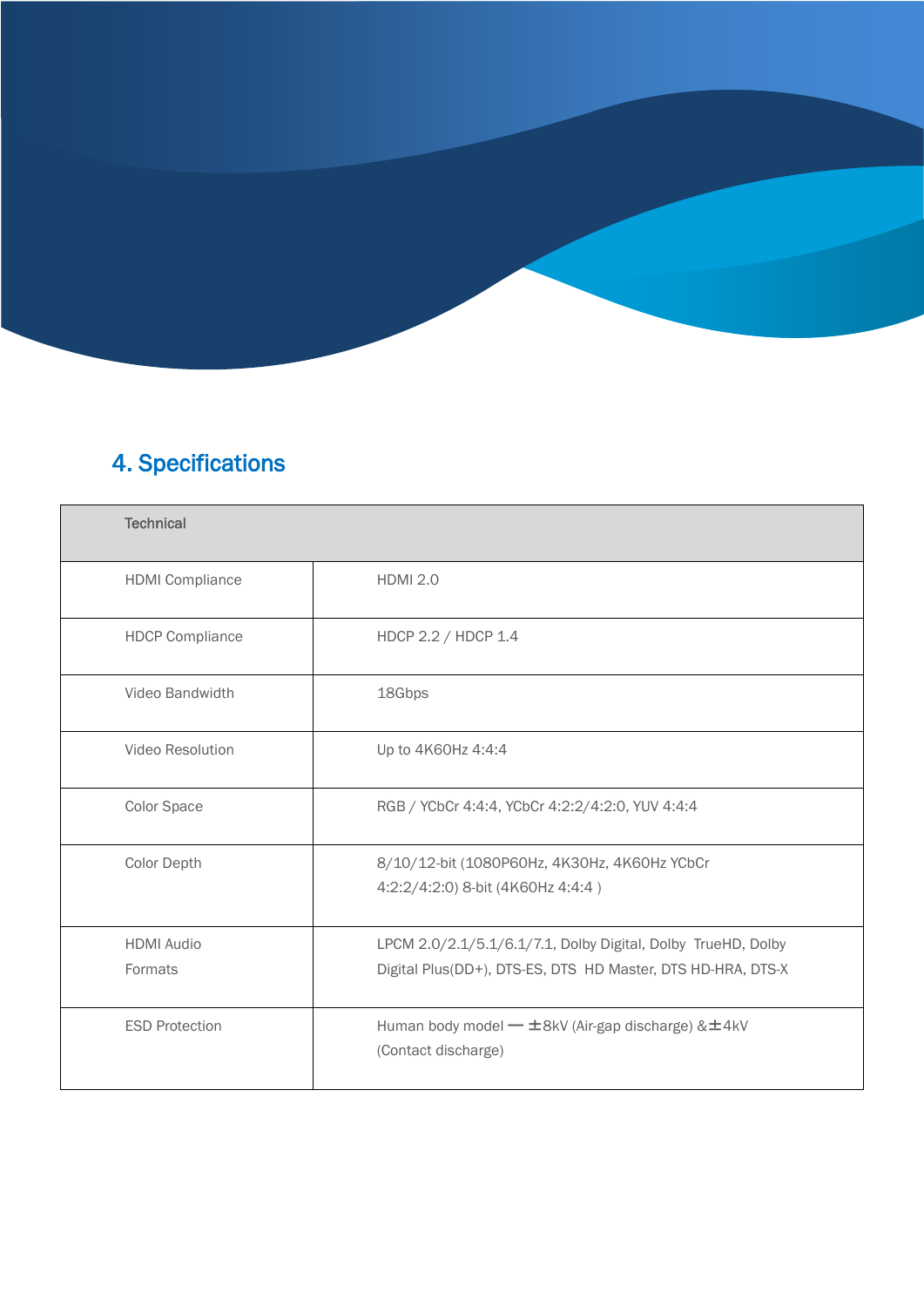| <b>Connections</b> |                                                                                                                                                                                                   |
|--------------------|---------------------------------------------------------------------------------------------------------------------------------------------------------------------------------------------------|
| Transmitter        | Inputs: 1x HDMI Type A [19-pin female]<br>1x SERVICE [Micro<br>USB, Update port] Outputs: 1x HDMI Type A [19-pin female]<br>1x IR OUT [3.5mm Stereo Mini-jack] 1x CAT OUT [RJ45, 8-pin<br>female] |
| Receiver           | Inputs: 1x IR IN [3.5mm Stereo Mini-jack] 1x CAT IN [RJ45, 8-pin]<br>female] 1x SERVICE [Micro USB, Update port] Outputs: 1x HDMI<br>Type A [19-pin female]                                       |
| <b>Mechanical</b>  |                                                                                                                                                                                                   |
| Housing            | <b>Metal Enclosure</b>                                                                                                                                                                            |
| Color              | <b>Black</b>                                                                                                                                                                                      |
| <b>Dimensions</b>  | Transmitter / Receiver:                                                                                                                                                                           |
|                    | 61mm [W] x 88mm [D] x 18mm [H]                                                                                                                                                                    |
| Weight             | Transmitter: 160g, Receiver: 155g                                                                                                                                                                 |
| Power Supply       | Input: AC 100 - 240V 50/60Hz Output: DC 12V/1A                                                                                                                                                    |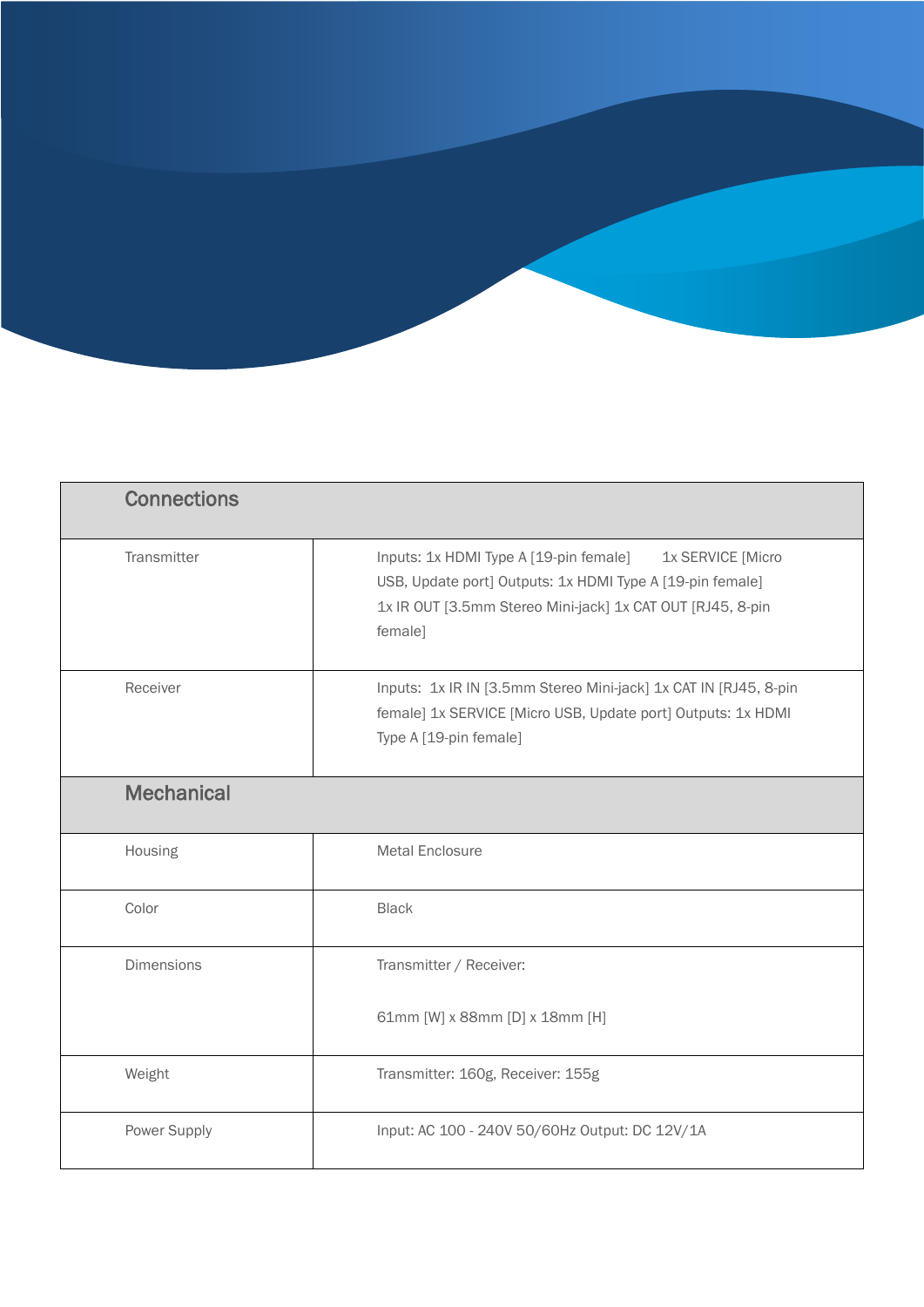| Power<br>Consumption                   | 3.84 W                         |                |
|----------------------------------------|--------------------------------|----------------|
| Operating<br>Temperature               | $32 - 104 °F / 0 - 40 °C$      |                |
| Storage<br>Temperature                 | $-4 - 140 °F / -20 - 60 °C$    |                |
| <b>Relative Humidity</b>               | 20 - 90% RH (no condensation)  |                |
|                                        |                                | 4K30 / 1080P - |
| <b>Resolution /</b><br><b>Distance</b> | 4K60 - Feet /<br><b>Meters</b> | Feet / Meters  |
| CAT5e                                  | 164ft / 50M                    | 164ft / 50M    |
| CAT6/6a/7                              | 197ft / 60M                    | 230ft / 70M    |
| HDMI IN/OUT                            | 10ft / 3M                      | 30ft / 10M     |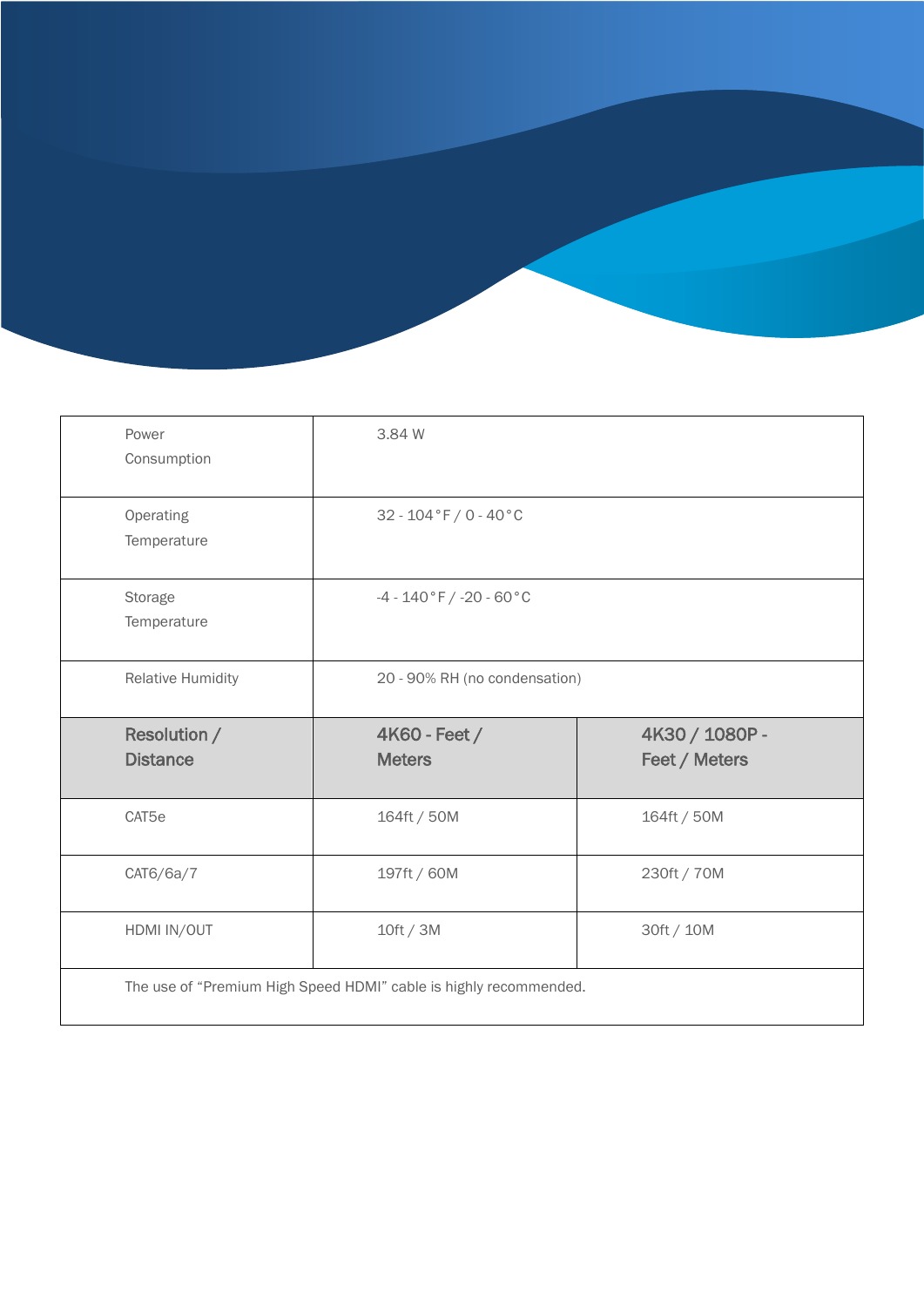### <span id="page-8-0"></span>5. Operation Controls and Functions

### 5.1 Transmitter Panel

í

<span id="page-8-1"></span>

| <b>Number</b>  | <b>Name</b>     | <b>Function description</b>                                                                             |
|----------------|-----------------|---------------------------------------------------------------------------------------------------------|
| $\perp$        | HDMI OUT        | HDMI loop output port, connect to HDMI<br>display device such as TV or Projector with<br>an HDMI cable. |
| $\overline{2}$ | <b>HDMI IN</b>  | HDMI input port, connect to HDMI source<br>device such as DVD or PS4 player with an<br>HDMI cable.      |
| 3              | CAT OUT         | Connect to CAT IN port on the receiving<br>end with a CAT6 cable.                                       |
| $\overline{4}$ | Power Indicator | The lamp will illuminate when the<br>transmitter is powered on.                                         |
|                | Lamp (Green)    |                                                                                                         |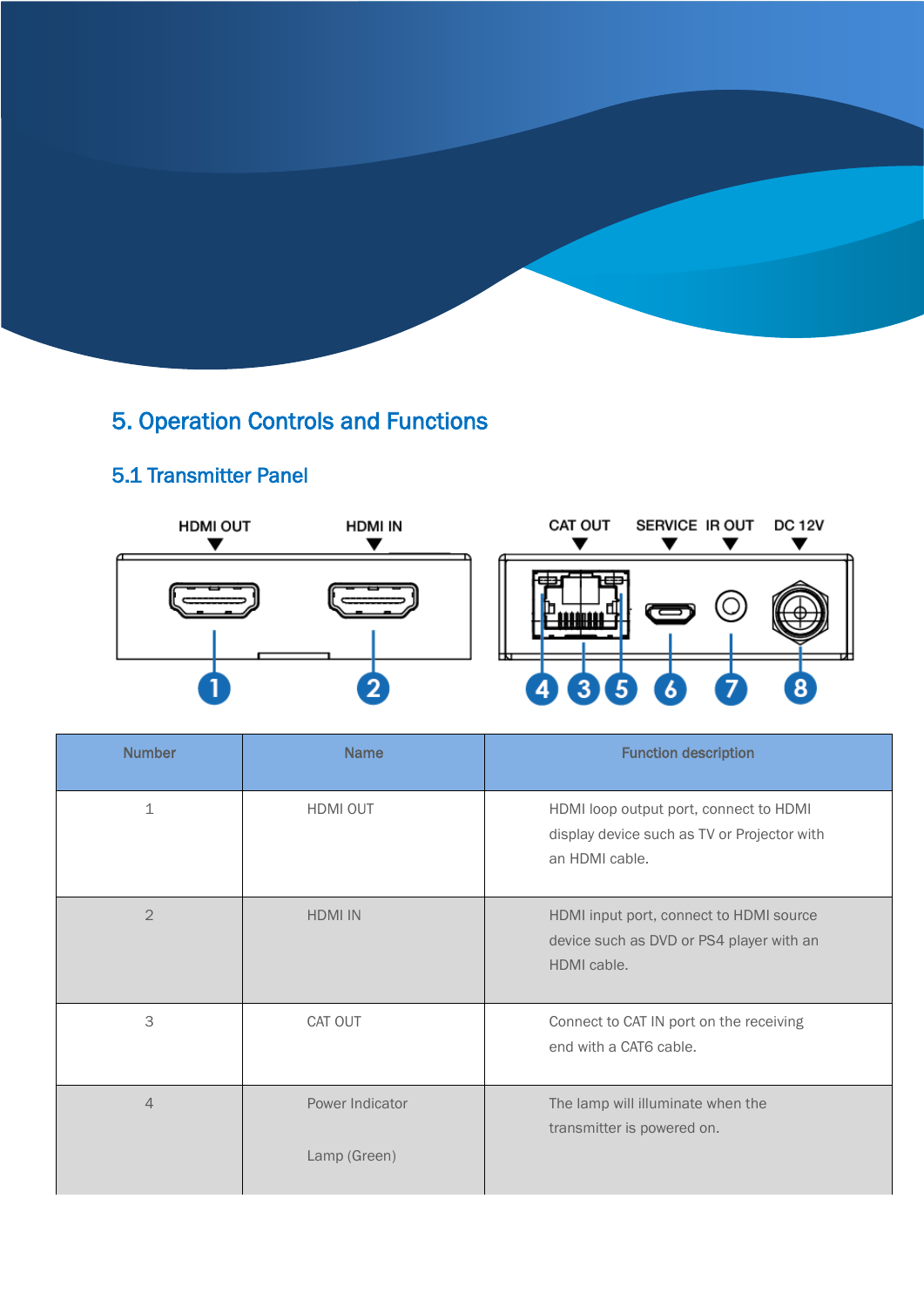| 5              | Data signal<br>indicator Lamp<br>(Orange) | The lamp will illuminate when the<br>ransmitter and the receiver have signal<br>transmission.                                                                                                                                                              |
|----------------|-------------------------------------------|------------------------------------------------------------------------------------------------------------------------------------------------------------------------------------------------------------------------------------------------------------|
| 6              | <b>SERVICE port</b>                       | For firmware updated use.                                                                                                                                                                                                                                  |
| $\overline{7}$ | IR OUT                                    | Connect to wideband IR Blaster cable. The<br>IR signal is from the IR IN port of the<br>receiver.                                                                                                                                                          |
| 8              | <b>DC 12V</b>                             | Plug DC 12V/1A power supply into the unit<br>and connect the adapter to an AC outlet.<br>(Note: The extender supports PoC<br>function, it meansthat either transmitter<br>or receiver is powered supply by 12V/1A<br>power adapter, the other doesn't need |
|                |                                           | power supply.)                                                                                                                                                                                                                                             |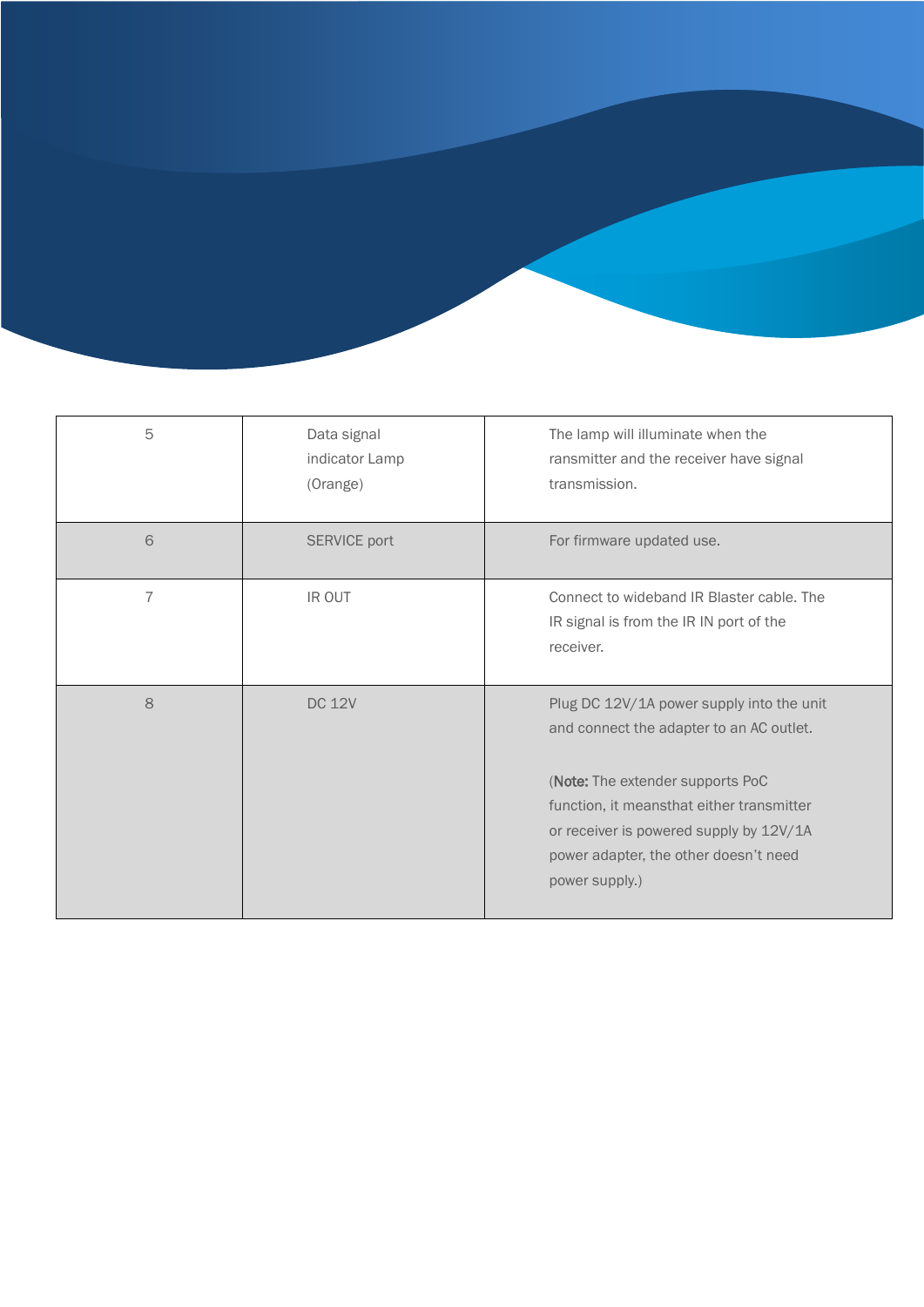### 5.2 Receiver Panel

<span id="page-10-0"></span>

| <b>Number</b>  | <b>Name</b>                               | <b>Function description</b>                                                                        |
|----------------|-------------------------------------------|----------------------------------------------------------------------------------------------------|
| $\perp$        | HDMI OUT                                  | HDMI output port, connect to HDMI display<br>device such as TV or Projector with an HDMI<br>cable. |
| $\overline{2}$ | CAT IN                                    | Connect to CAT OUT port on the transmitter<br>end with a CAT6 cable.                               |
| 3              | Power indicator<br>Lamp (Green)           | The lamp will illuminate when the receiver is<br>powered on.                                       |
| $\overline{4}$ | Data signal<br>Indicator Lamp<br>(Orange) | The lamp will illuminate when the<br>transmitter and the receiver have signal<br>transmission.     |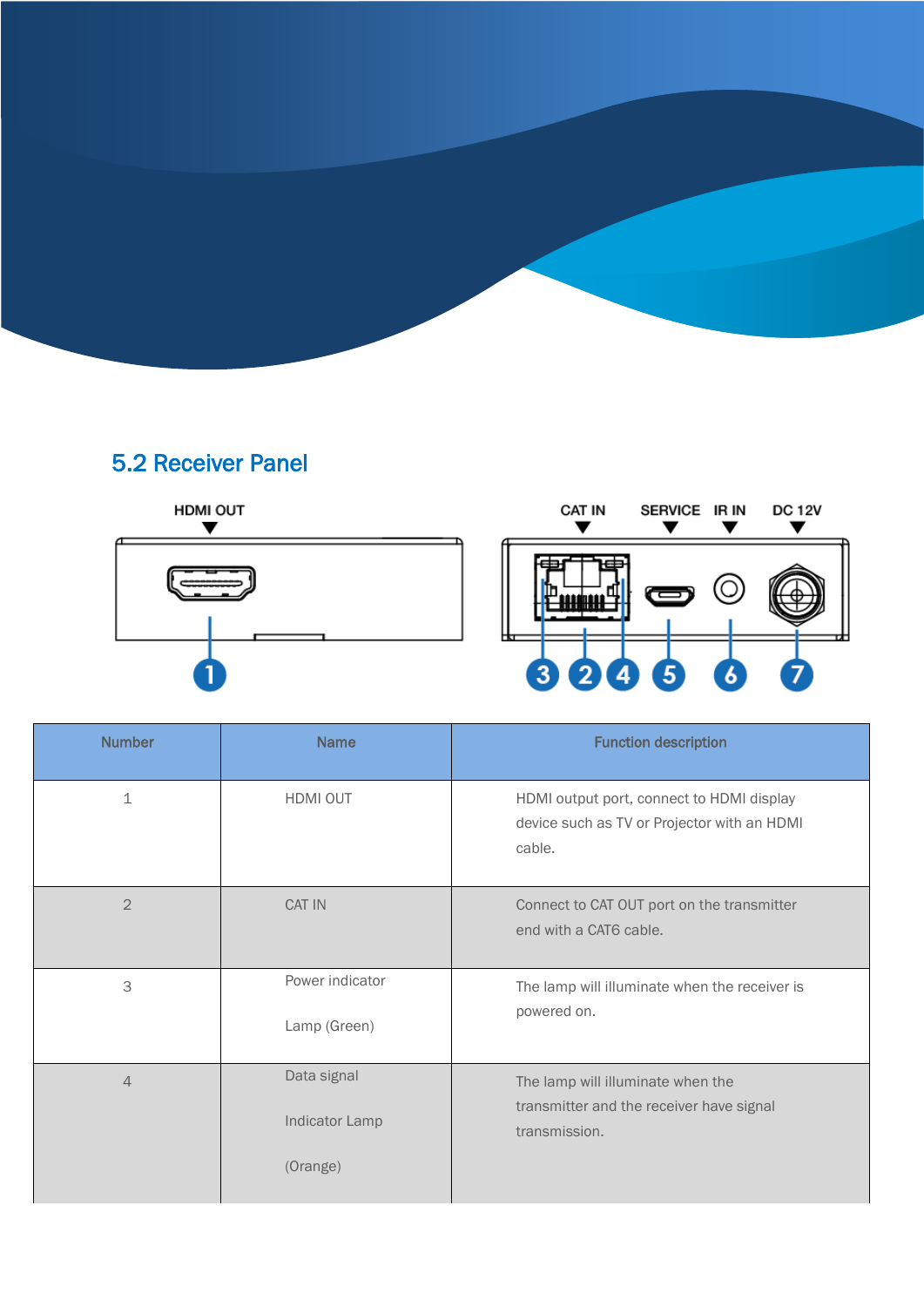| 5 | SERVICE port  | For firmware updated use.                                                                                                                                                                                                                                                  |
|---|---------------|----------------------------------------------------------------------------------------------------------------------------------------------------------------------------------------------------------------------------------------------------------------------------|
| 6 | IR IN         | Connect to wideband IR Receiver cable. The<br>IR signal will send to the IR OUT port of the<br>transmitter.                                                                                                                                                                |
| 7 | <b>DC 12V</b> | Plug DC 12V/1A power supply into the unit<br>and connect the adapter to an AC outlet.<br>(Note: The extender supports PoC function,<br>it meansthat either transmitter or receiver is<br>powered supply by 12V/1A power adapter,<br>the other doesn' t need power supply.) |

### <span id="page-11-0"></span>5.3 IR Pin Definition

IR Receiver and Blaster pin's definition as below:



**IR RECEIVER** 



**IR BLASTER**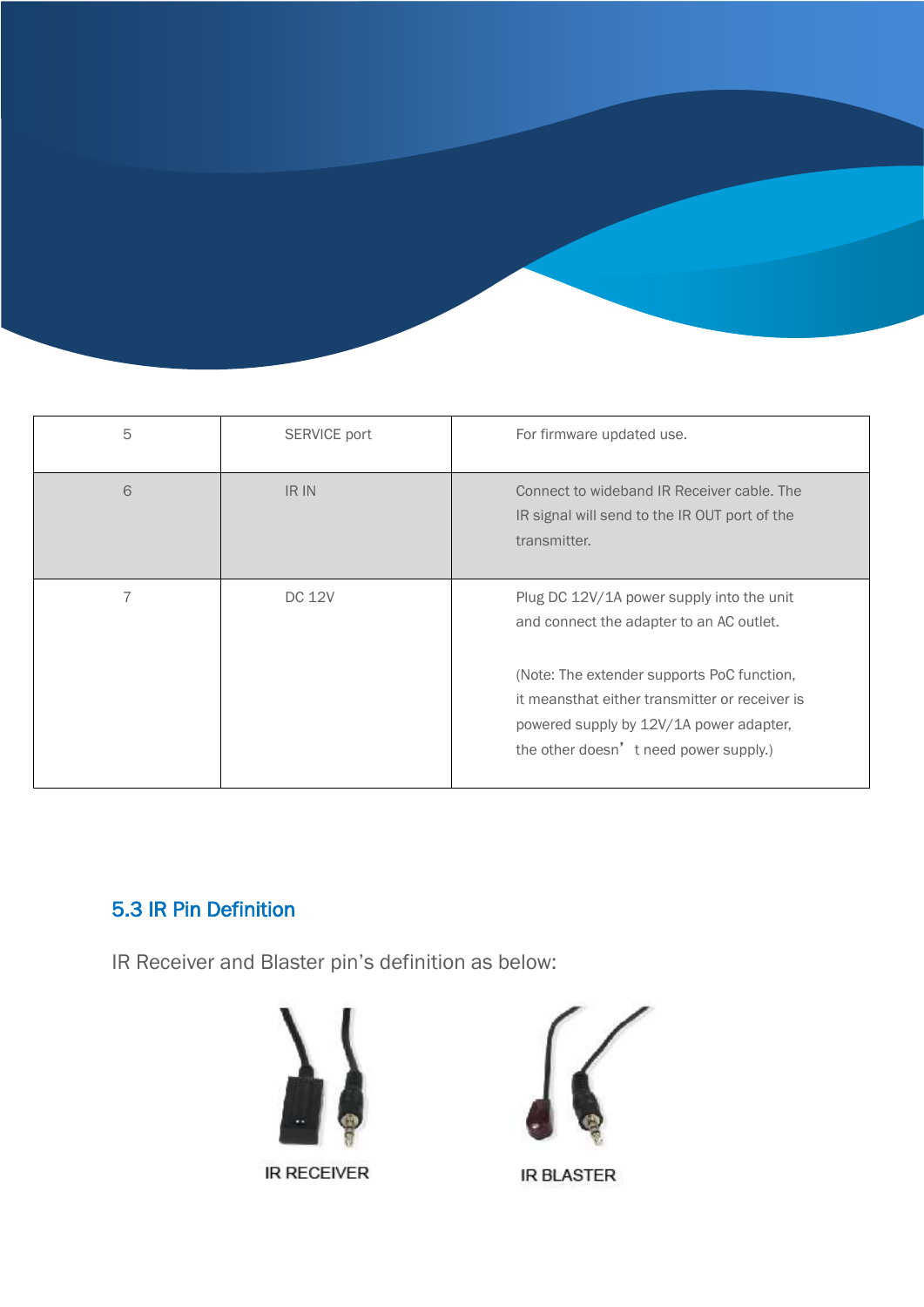



The following is IR system diagram about IR cable use method.